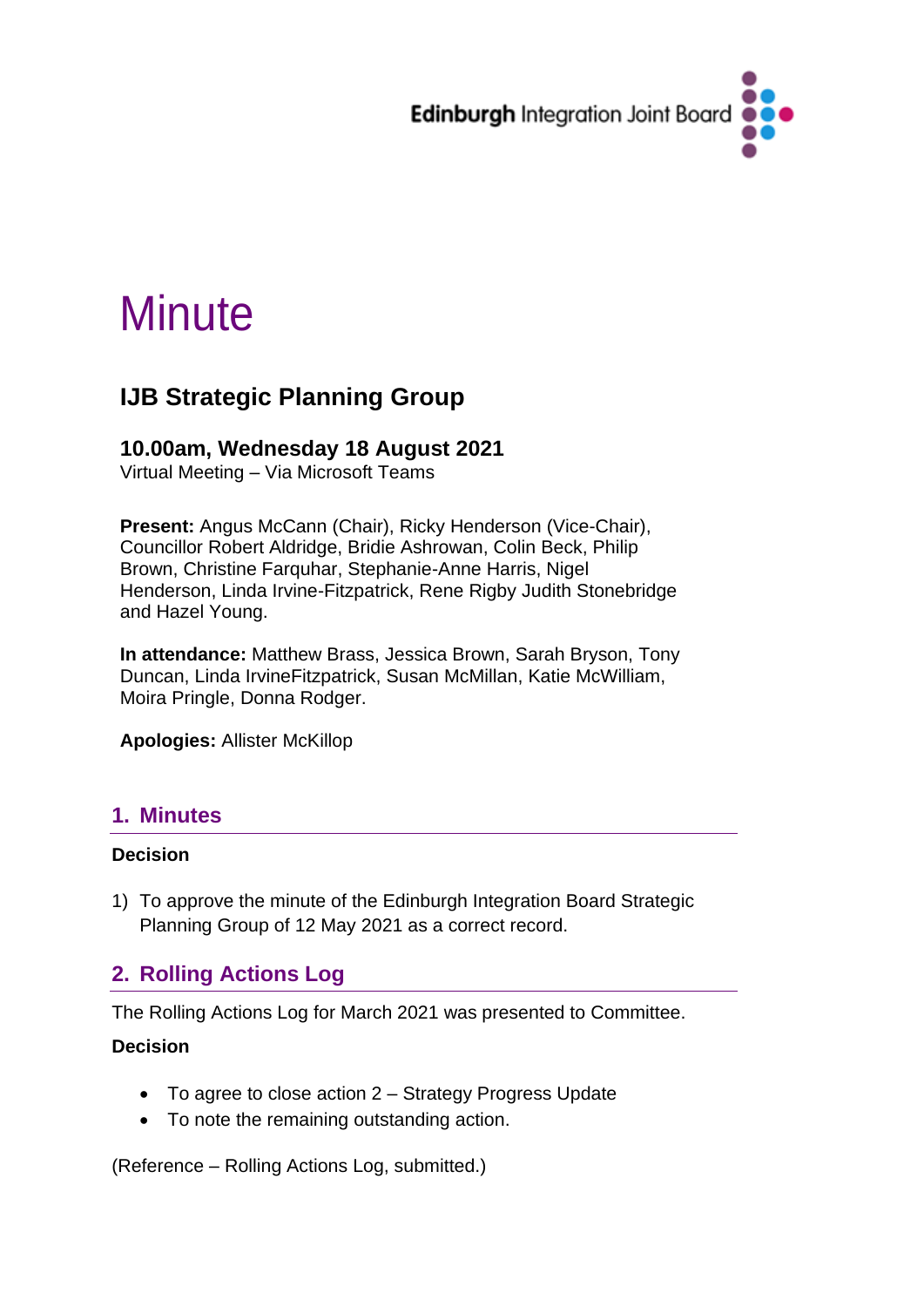## **3. Annual Cycle of Business**

The annual cycle of business was presented to Committee.

#### **Decision**

To note the annual cycle of business.

(Reference – Annual Cycle of Business, submitted.)

## **4. Membership Proposal**

Views were sought on the proposal of including a representative of the Edinburgh Association of Community Councils (EACC) in the membership of the Strategic Planning Group.

Members noted that a change to the Terms or Reference would be needed to support this proposal and it would need to be referred to the EIJB.

#### **Decision**

- 1) The SPG agreed to the proposal to invite an EACC representative to join the SPG as a member with immediate effect.
- 2) To refer the proposal to the EIJB for formal ratification.

(Reference – Report by the Service Director, Strategic Planning, EHSCP, submitted)

## **5. Terms of Reference**

The Group's Terms of Reference (TORs) were submitted to be reviewed in line with the obligation to review these on an annual basis. The current TORs were submitted, and opinions were sought on how these could be amended and improved moving forward. Members made the following comments:

- To list the current membership as an appendix.
- To include the EACC membership if approved at the EIJB.
- To revise the description of the representation groups listed at 4.4.
- To consider changing the word 'oversee' in  $2.1(a)$  'direct, guide, sign-off' may be better alternatives.

Members were content for the comments to be incorporated into the TORs with no follow-up report required.

#### **Decision**

To incorporate member's comments into the TORs and refer this to the EIJB for formal ratification.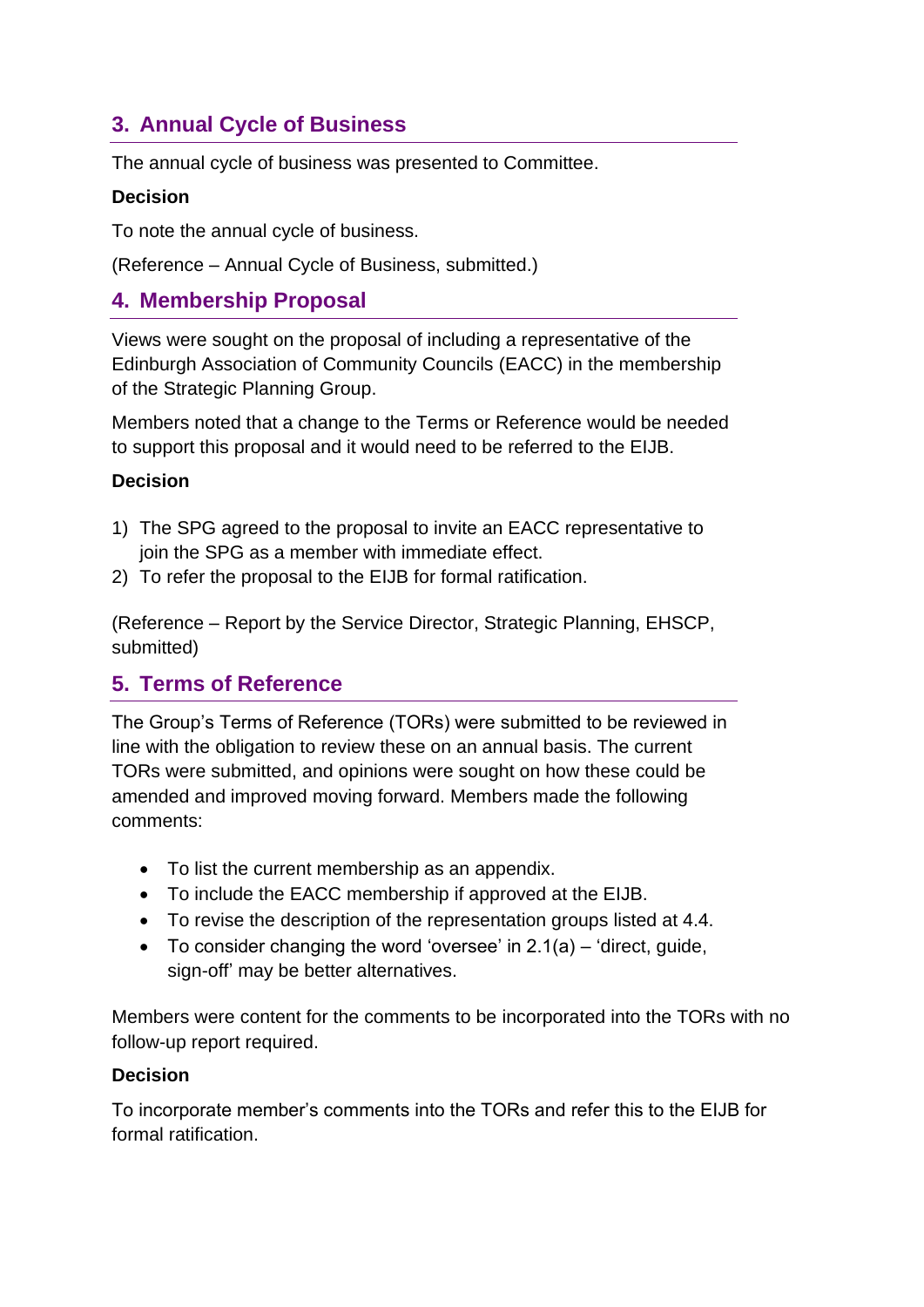(Reference – EIJB Strategic Planning Group (Committee) Terms of Reference, submitted)

## **6. Annual Assurance Statement**

The Annual Assurance Statement for the SPG was presented to members for their approval before it's submission to the Audit and Assurance Committee.

#### **Decision**

To approve the Annual Assurance Statement subject to the removal of 'INPUT FROM CHAIR' throughout the document.

(Reference – Annual Assurance Statement, submitted)

## **7. Joint Strategic Needs Assessment Update**

The SPG were presented with an update on the Joint Strategic Needs Assessment (JSNA) and a topic paper on population health and inequalities for strategic consideration. The topic paper was to be used to inform the Strategic Plan, and members welcomed that subsequent reports of the JSNA at the SPG would come in the form of topic papers, including regular updates and data on key issues, commissioning or strategies underway in the Partnership.

A range of questions arose from the consideration of the topic paper. Members firstly noted the potential gaps in the papers, with areas such as homelessness and housing not included. Officers noted that these areas could be included in future iterations of the topic paper, but for this one, certain areas needed to be prioritised for consideration.

Members also questioned why there was such a large differential between the wealthy/poor life expectancy when compared to surrounding areas. Officers explained that – although difficult to pinpoint exact reasoning – the difference between wealthy/poor throughout Edinburgh was stark, with the example of children and the large number attending private schools as well as a large number in poverty cited.

Despite concerns being addressed and constructive debate ensuing, members expressed the desire to translate the rhetoric into action, and not have a follow up report in the future on the same topic with more concerning data. Officer's noted their desire to combat the issues, with the topic paper linking into the Strategic Plan, meaning the outcomes will form part of the overall performance of the Partnership. Furthermore, officers signalled the intent for strategic decisions to shift practice, to aid this, members questioned if holding the paper in a public domain to help engage with the Third Sector, Volunteers and Communities could aid this.

#### **Decision**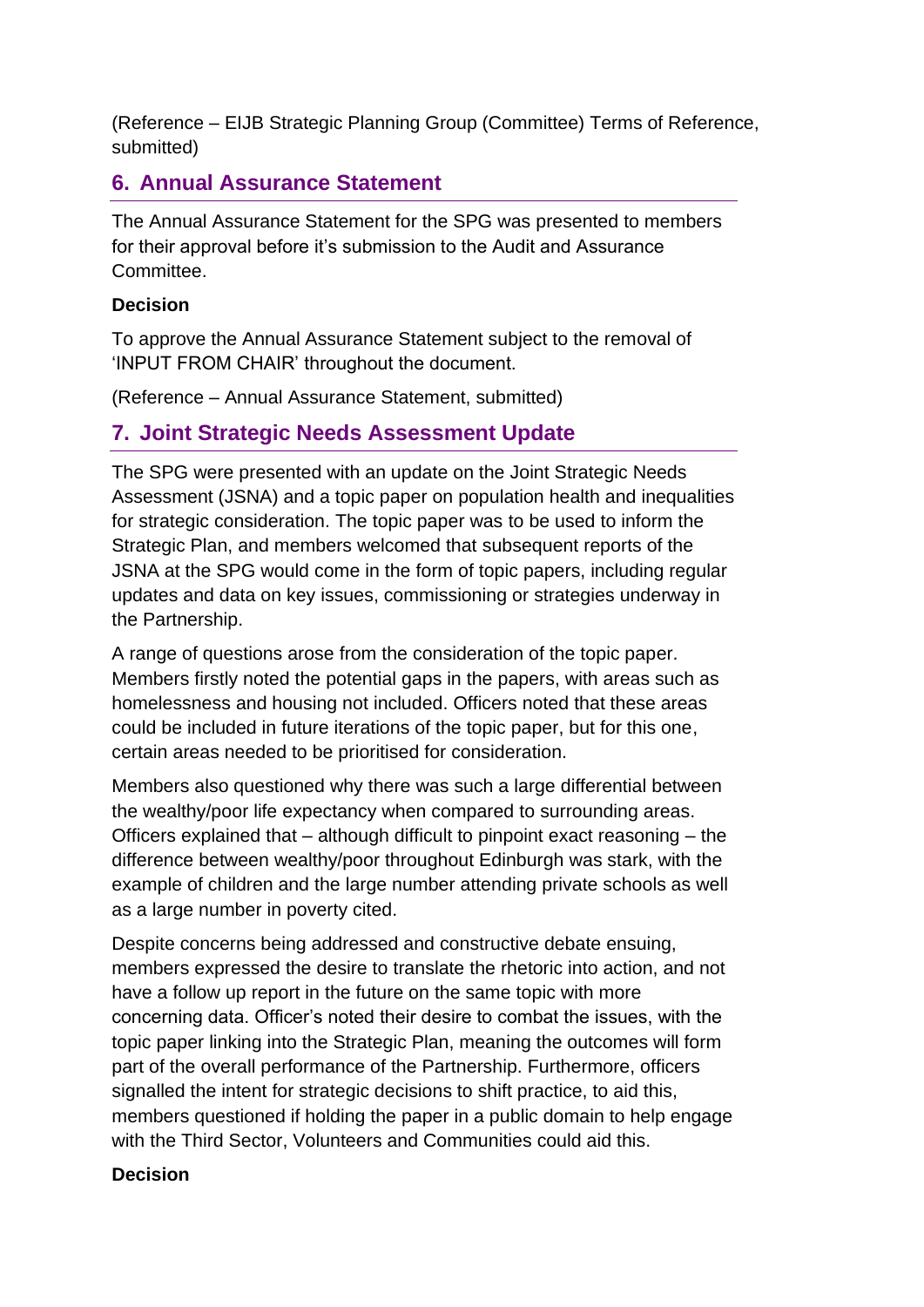- 1) To approve the additional topic paper on population health and inequalities for publication.
- 2) To note the plan for a dynamic, ongoing programme of needs assessment.
- 3) To endorse the proposed topic papers for the remainder of 2021/22: mental health and carers.

(Reference – Report by the Service Director, Strategic Planning, EHSCP, submitted).

## **8. Draft Strategic Plan**

The SPG were presented with the first draft of the Strategic Plan for the next 3-year cycle. Members were asked to contribute to the Plan by expressing views on four different sections of the Plan; Strategic Objectives and links to national outcomes, intent, timeframes/time horizons and priority areas. The contributions of members are laid out under each heading below.

#### **Strategic Objectives**

- Objectives need to be ambitious but also realistic and should include at this stage the potential barriers that could challenge them, for example, resource, funding and contractual factors.
- Consider strengthening the wording of the Objectives like in Objective 2 – to avoid differing interpretations of each.

## **Intent**

- Include a more community focus, rather than focusing the intent on individuals.
- Attempt to create a culture through the intent that can relate to all levels of the organisation, giving all a sense of contribution.
- Manage public protection (risks, human rights) through the intent of the Plan.
- In future drafts of the Plan, make the intent section a standalone area in order to magnify the importance.

## **Timeframes/Time Horizons**

- Include more information on what is going to be done in the future and less on the projects that have already taken shape.
- Focus on 'generational' especially in relation to health inequalities.
- Develop locality improvement plans that can aid the delivery of shorter time-scaled local projects.

## **Priority Areas**